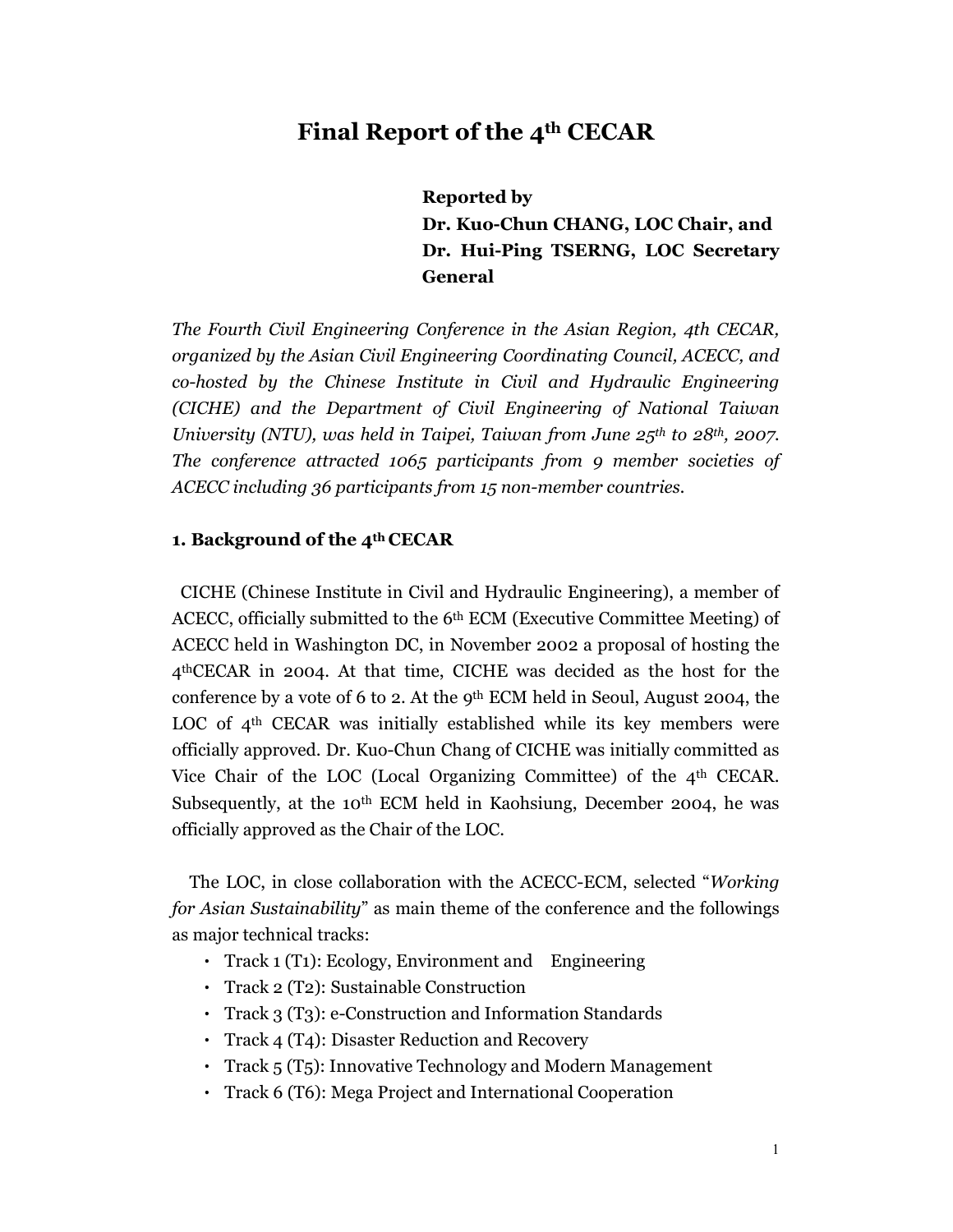Since the inauguration of the LOC in 2004, progress of preparation for the conference had been continuously reported to the ACECC-ECM through the 10th ECM in Kaohsiung, Taiwan, Dec. 3, 2004, the 11th ECM in Tokyo, Japan, May 26, 2005, the 12th ECM in Los Angeles, U.S.A., October 23, 2005 , the 13th ECM in Ulaanbaatar, Mongolia, June 17, 2006, the14th ECM in Cebu, Philippine, January 20, 2007, and the 15<sup>th</sup> ECM that was held in Taipei on the eve of the conference.

#### **2. Registration and Opening Ceremony**

The conference officially drew 1065 persons making this conference to be the largest among the past four conferences in terms of number of registration. Number of registration from eight member societies and other countries are as follows:

| <b>Member</b><br>societies | <b>CICHE</b> |     |    |    |  | JSCE   KSCE   PICE   ASCE   MACE   EA   VIFCEA   Others   Total |    |         |
|----------------------------|--------------|-----|----|----|--|-----------------------------------------------------------------|----|---------|
| number                     | 722          | 118 | 81 | 53 |  |                                                                 | 36 | $1065*$ |

#### *Table1. Number of Registration*

Note) \* It includes complementary registration (382), general participants (443), daily participants (58), students (175) and accompanying person (7).

The conference was held in **Taipei International Convention Center**, Taiwan, from  $25<sup>th</sup>$  to  $28<sup>th</sup>$  of June, 2007. The presidents of eight ACECC member societies and LOC Chair attended the opening ceremony. About 600 persons participated in the ceremony filling almost all of the seats in the conference plenary hall.

#### **3. Conference Activities**

The conference included major activities of **technical programs**, **social programs**, **technical exhibition** and **technical visits**. The highlight of each activity is summarized as follows.

#### **3.1 Technical programs**

The technical programs included Plenary and Parallel Sessions, Special Forums, Workshops, Student Essays and Young Engineers' Session.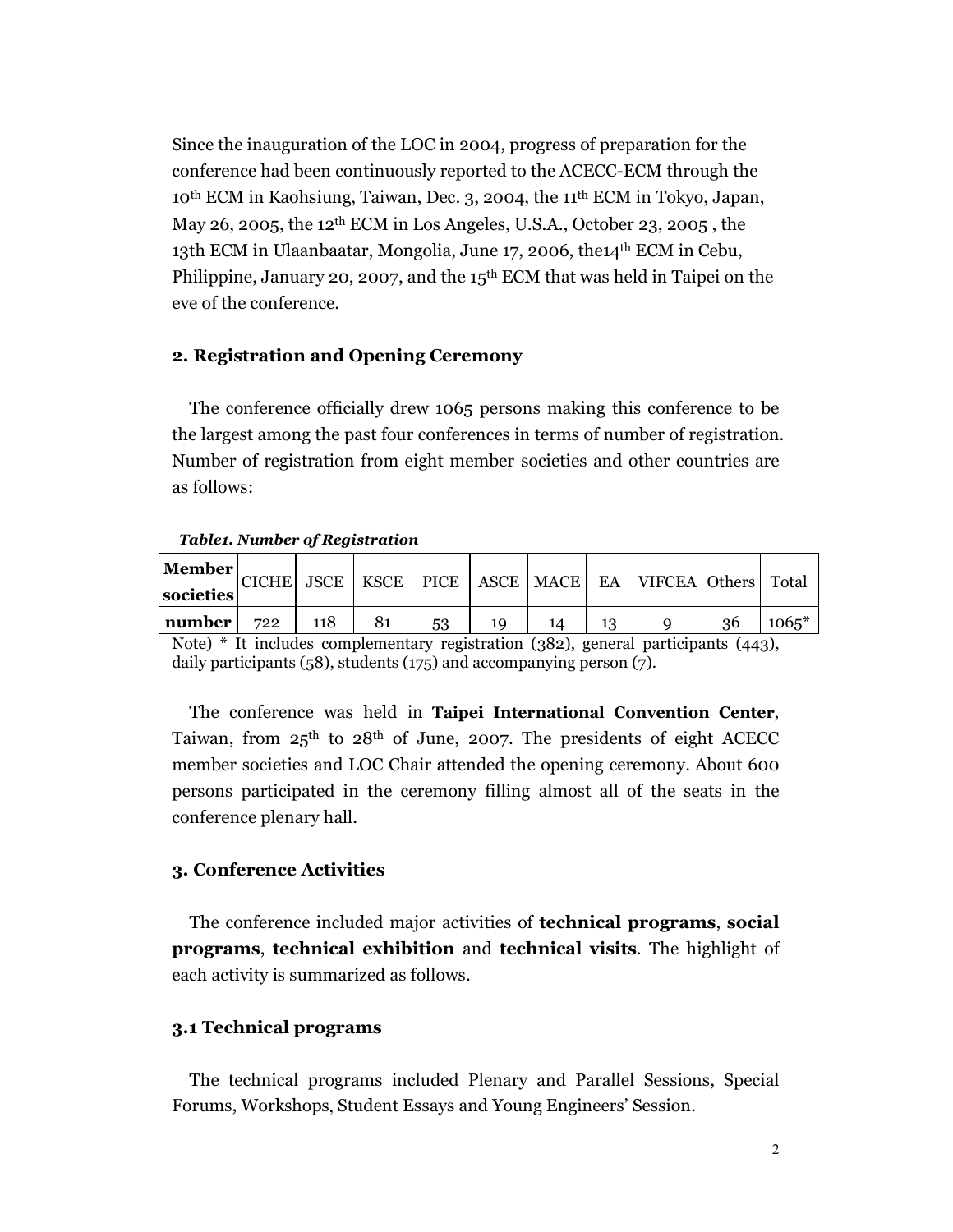#### **(1) Plenary Sessions**

Technical programs started with the Keynote Address of "Less desires, and more love for earth" by Dharma Master Cheng Yen, a Buddhist nun and founder of the Buddhist Compassion Relief Tzu Chi Foundation.

Eight special lecturers were given during the two conference days in the plenary and parallel session and all the participants were deeply impressed by those eight lectures.

On June 26th, the first special lecturer of the conference, Prof. Masanori HAMADA of JSCE, gave the participants a lecture entitled "Roles of Civil Engineers for disaster mitigation under changes of natural and social environments", and the second lecturer, Prof. Richard N. WRIGHT of ASCE gave the participants a lecture on "Practice, education and research for sustainable infrastructure". The third lecturer, Prof. Rolfe HARTLEY of EA, gave the participants a lecture on "Does Australia need a sustainability charter?" The fourth lecturer, Dr. Pham-Hong GIANG of VIFCEA gave the participants a lecture on "Flood mitigation strategy for sustainability in Vietnam", and the fifth lecturer, Prof. Duinkherjav YAGAANBUYANT of MACE, gave the participants a lecture on "Deflection calculation and control - Mongolian code."

On June 27th, the sixth lecturer, Dr. Sung-Wan HONG of KSCE gave the participants a lecture on "Lessons from construction failures in Korea", the seventh lecturer, Prof. Yeong-Bin YANG of CICHE gave the participants a lecture on "The leading role of civil engineers in shaping the future of the world", and the last lecturer, Anthony. Rolando. T. GOLEZ Jr. of PICE gave the participants a lecture on "Philippine disaster management system."

#### **(2) Parallel Sessions**

During the two days of parallel sessions, a total of 145 papers were orally presented in 6 parallel sessions in six technical tracks while 5 papers that were planned for oral presentation had been cancelled at the last minute due to the absences of presenters. Each session was chaired by a chair and a co-chair of eight members. As for poster presentation, a total of 32 papers were presented with 5 papers planned not posted. All these papers, regardless of presentation, were listed in the conference proceedings. Table 2 shows the number of papers presented from member societies.

#### *Table 2. Number of Papers Presented in Oral and Poster Sessions*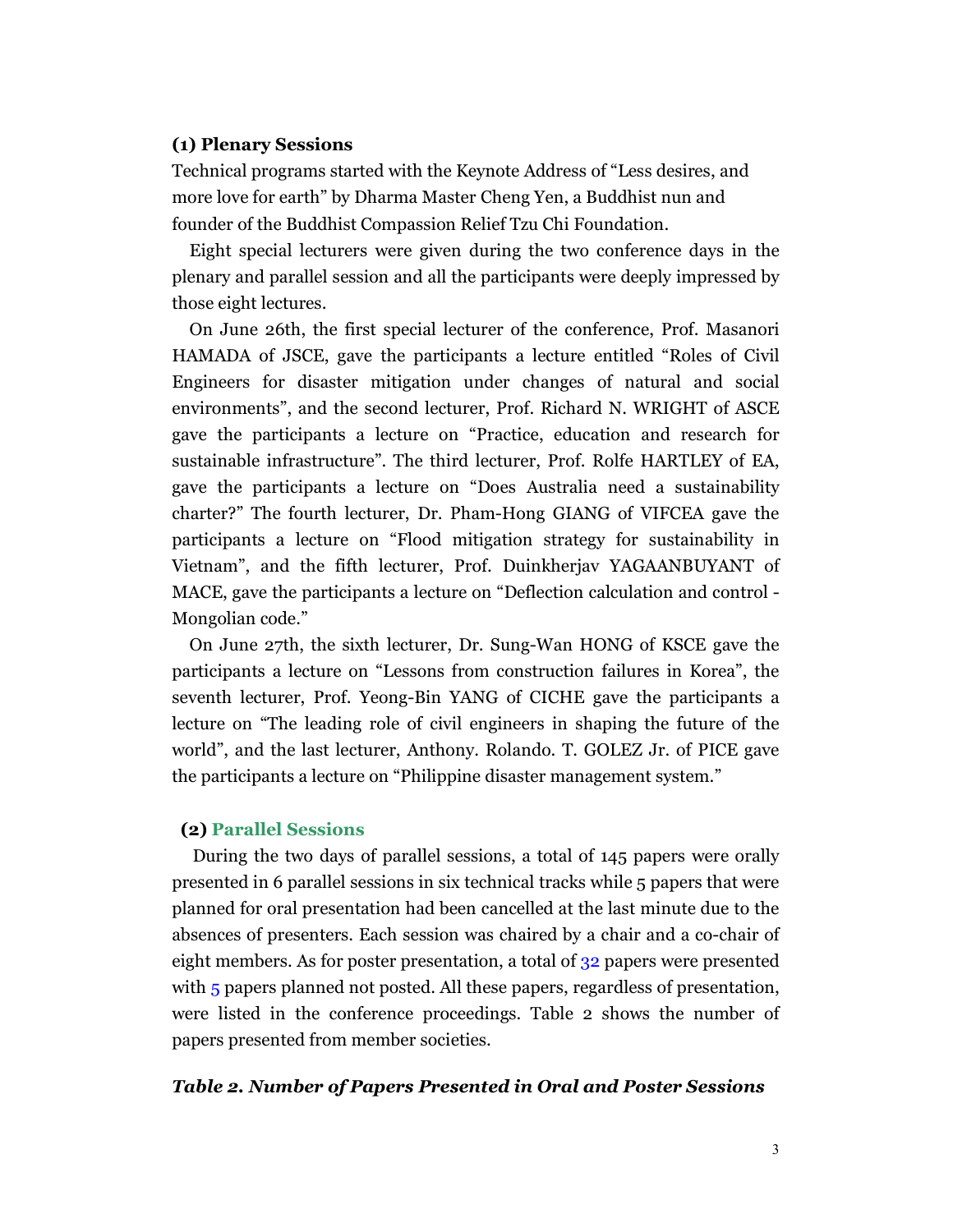| <b>Track</b>  | Oral           |                          |                |                |                | Total          | Poster         |         |
|---------------|----------------|--------------------------|----------------|----------------|----------------|----------------|----------------|---------|
| Member        | T <sub>1</sub> | T <sub>2</sub>           | T <sub>3</sub> | <b>T4</b>      | T <sub>5</sub> | T <sub>6</sub> |                |         |
| <b>KSCE</b>   | 6              | $\overline{4}$           | $\mathbf{1}$   |                | 5              | $\mathbf{2}$   | 18             | 8       |
| <b>JSCE</b>   | 9              | 8                        | $\overline{4}$ | 4              | 7              | 9              | 41             | 6       |
| EA            | $\overline{2}$ | 3                        |                | $\overline{2}$ | 3              |                | 10             |         |
| <b>VIFCEA</b> | $\overline{2}$ |                          |                |                | -              |                | $\overline{2}$ |         |
| <b>PICE</b>   | $\mathbf{1}$   | 3                        | -              | 6              | $\overline{2}$ |                | 12             |         |
| <b>CICHE</b>  | $\overline{2}$ | $\overline{2}$           | 9              | 5              | $\overline{4}$ | 6              | 28             | 11      |
| <b>ASCE</b>   | $\mathbf{1}$   | $\mathbf{1}$             | -              |                | $\mathbf{2}$   | 7              | 20             |         |
| <b>MACE</b>   | -              | -                        |                |                | -              |                |                |         |
| Non-Memb      |                | $\mathbf{1}$             | $\mathbf{1}$   |                | -              |                | $\mathbf{2}$   |         |
| er            |                |                          |                |                |                |                |                | 7       |
| Tzu Chi       | 6              | $\overline{\phantom{0}}$ | -              |                |                |                | 6              |         |
| <b>ICCMC</b>  | -              |                          | 6              |                |                |                | 6              |         |
| <b>TOTAL</b>  | 29             | 31                       | 21             | 17             | 23             | 24             | $145***$       | $32***$ |

Note: (\*\*\*) Total number of papers listed in the proceedings

Track 2 of Sustainable Construction drew the largest number of papers, a total of 31, followed by Track 1 of Ecology, Environment and Engineering and Track 6 of Mega Project and International Cooperation with number of papers of 29, and 24, respectively.

Besides, the six sessions contain three special sessions as follows:

- Tzu-Chi Foundation Session (T1S) was sharing their experiences in hazard recovery, ecology and green architecture.
- ASCE Leadership Session (T2S) had three past presidents and two industry leaders expressed their views and concern on Sustainable Civil Engineer.
- ICCMC Special Session (T3S) had six international experts discussed the international trend of ISO and the latest development of Asian Concrete Code.

Most of the parallel sessions were crowded with more than 50 audiences, while a few sessions were less crowded with less than 20 audiences, depending on the interest of the session topics.

#### **(3) Special Forums # 1 , # 2, #3 and #4**

The LOC planned and operated four Special Forums in the conference. Special Forum #1, organized by CICHE and EA, and chaired by Dr. Chien-Yuan LIN of CICHE, focused on the Sustainable Rural and Urban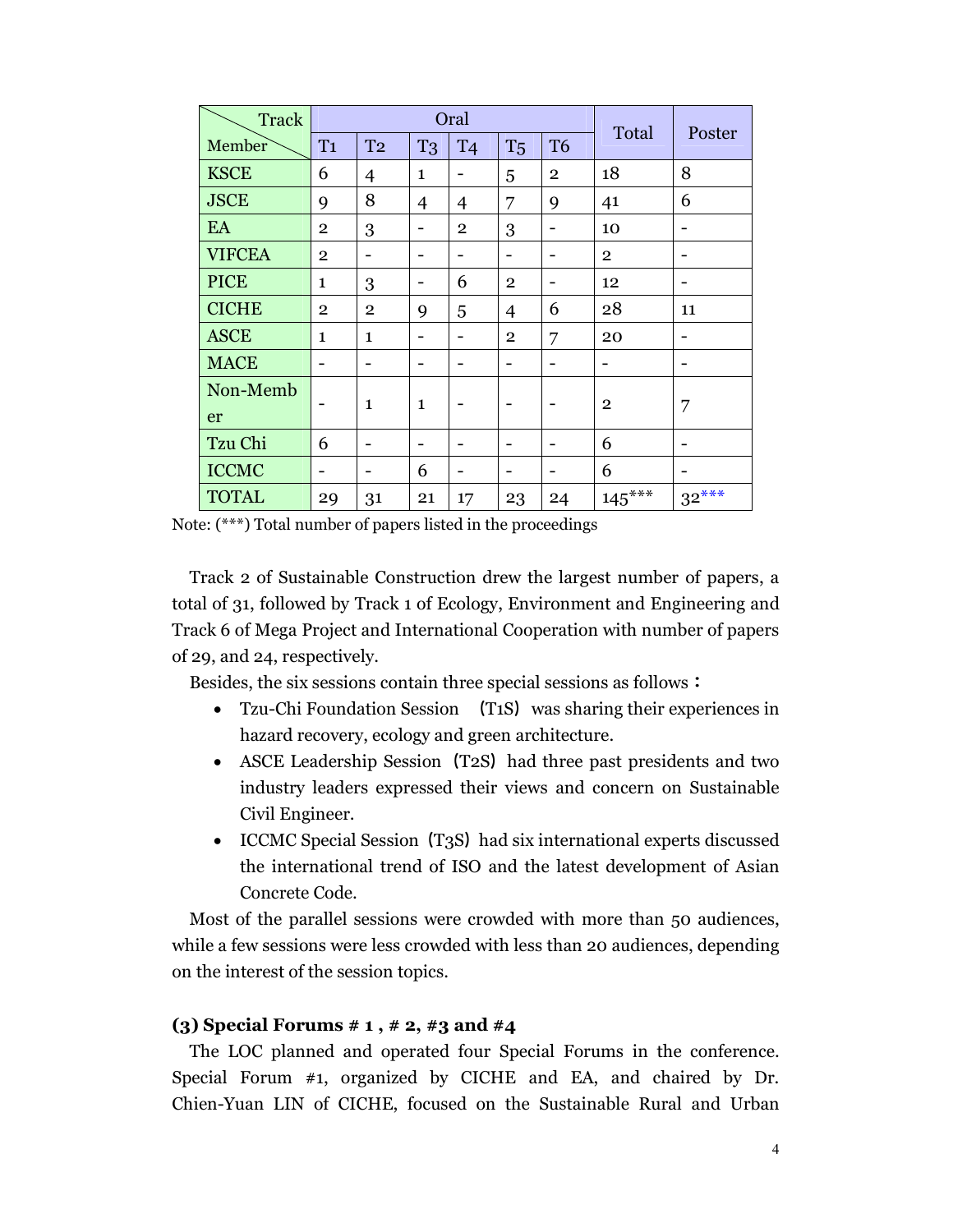Development. The forum drew about 40 participants and six papers were presented.

Special Forum #2, organized by JSCE, and chaired by Prof. Fumihiko IMAMURA of JSCE, focused on "The 2004 Indian tsunami - their damage, lessons and disaster mitigation." The forum drew about 50 participants and six papers were presented.

Special Forum #3, organized by JSCE, and chaired by Prof. Yusuke HONJO of JSCE, focused on "Harmonization of Design Codes in the Asian Region." The forum drew about 50 participants and five papers were presented.

Special Forum #4, organized by CICHE, Moderated by Dr. Si-Chen Lee, the President of National Taiwan University, focused on "High-Tech Industry for Sustainable Development." The forum was quite successful drawing more than 100 participants.

#### **(4) ASCE Workshop/Tutorial**

ASCE Workshop, organized by Prof. A. H-S. Ang, of ASCE, focused on "Quantitative Risk Assessment for Natural Hazard Mitigation." The workshop was very welcome. There were more than 100 participants and seven international experts presented on Quantitative Risk Assessment for Natural Hazard Mitigation.

#### **(5) Student Essays**

In order to encourage young undergraduate students majoring civil engineering in ACECC member societies, student essay contest had been conducted in each member society in advance and the best essay was selected and recommended to LOC. The winner was invited to the conference with all expenses paid by LOC. During the lunch break of June 26th, seven students presented their own views and comments on sustainable development and civil engineering future drawing much attention among participants. After the essay presentation, LOC guided all of the seven students to the Taipei Sin-Yi Project Zone.

#### **(6) Young Engineers Session**

Young Engineers Session (YES) intended to provide young civil engineers in the Asian region with experience of presentation/discussion and social friendship among participants. In this respect, this program was successful, drawing more than 30 participants. This program continued for two days with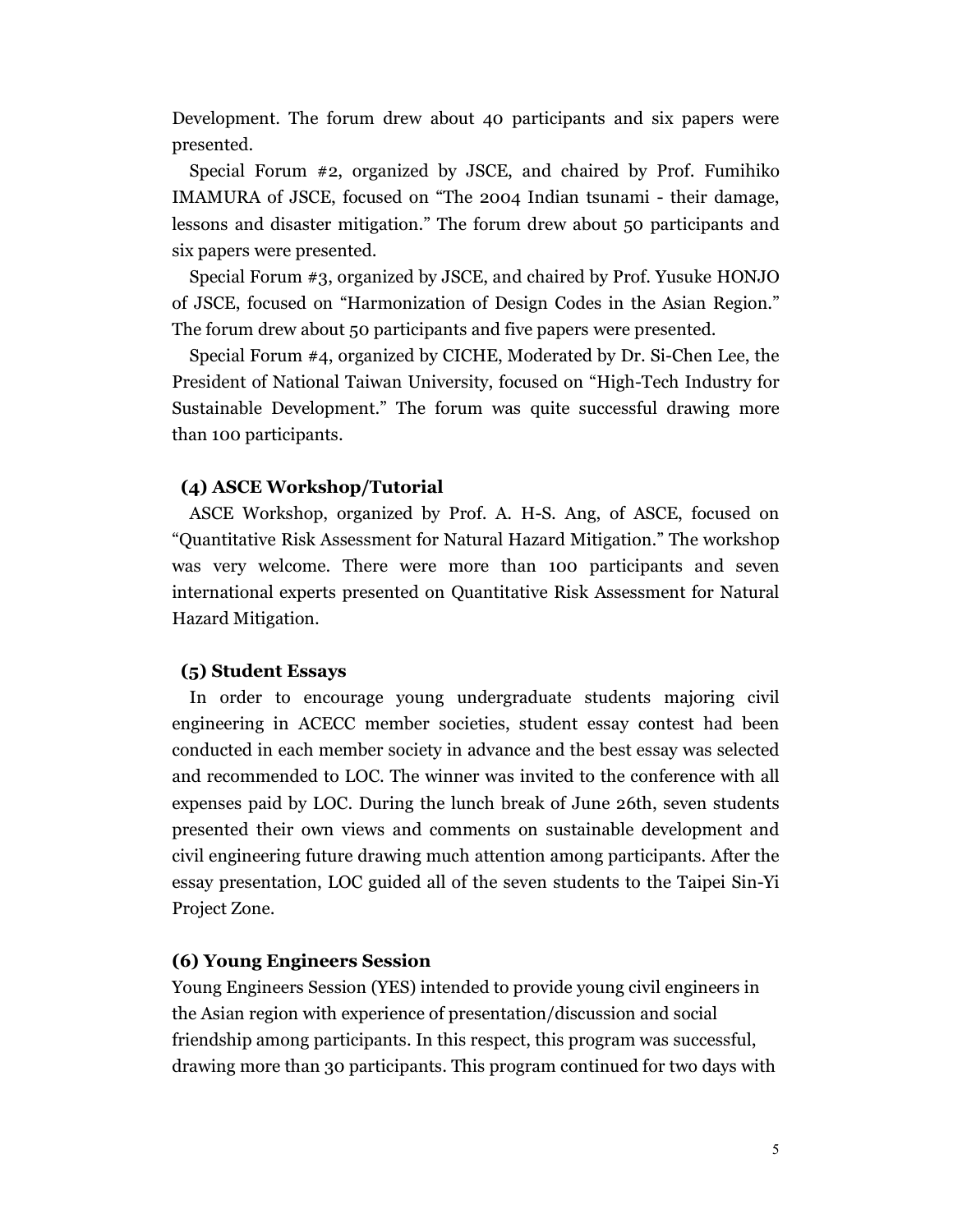11presentations on the first day of conference and 4 presentations on the second day. Each session had one special lecture in the opening.

The closing ceremony of the conference was held with about 400 participants. The conference was officially closed with a conference summary reported by Dr. Kuo-Chun CHANG, Chair of the 4th CECAR LOC. The ACECC flag and conference bell were transferred from the immediate past chairs of ACECC and LOC to the next respective chairs.

A limited number of the conference proceedings are still available at the  $4<sup>th</sup>$ CECAR LOC. They may be distributed to ACECC and member societies upon request.

#### **3-2 Social Programs**

The social programs of the conference included welcome reception and gala dinner**.** 

#### **(1) Welcome Reception**

The welcome reception, held on the eve of the conference, drew about 300 participants. During the reception, key persons from each society were introduced among participants and many participants were interesting in the Folk Art.

#### **(2) Gala Dinner**

The gala dinner, held on the evening of June 27, drew about 400 participants enjoying a warm atmosphere of international friendship and the performance of Taiwan Aboriginal Art Group and Korea Civil Harmony.

#### **3-3 Exhibition**

The technical exhibition was another success of the conference with all of 80 booths opened. A ceremonial tape cutting was held at the entrance of the exhibition hall by presidents of eight member societies and some conference VIP's. Eight member societies of ACECC opened their own booths side by side. The other 61 booths were either by complementary or sale. Especially, LOC planed "the Aroma of Tzu Chi Humanistic Spirit." Tzu-Chi Foundation shared with participants in extending humanity as a base to put the ideal of sustainability into actions and it was very welcome.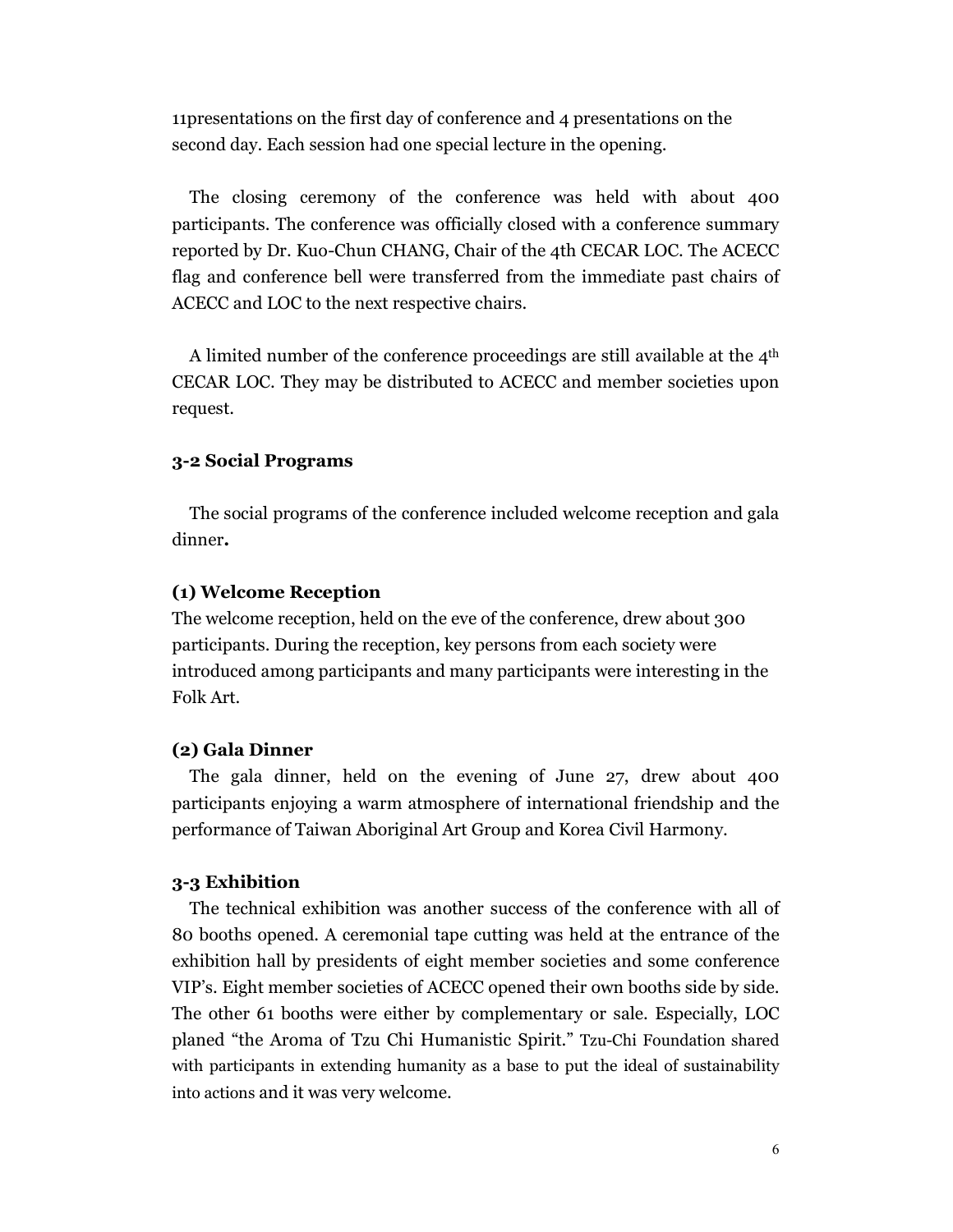#### **3-4 Technical Visits**

At the end day of the conference on June 28, four technical visits were offered by LOC. The Course 1, **Taipei 101 & MRT Shinchung Line**, drew 19 participants with one bus. Course 2, **Hsuehshan Tunnel & Tungshan River in I-lan County**, drew 10 participants with one bus. Course 3, **Taiwan High Speed Railway Experiences & 921 Earthquake Museum of Taiwan**, drew 15 participants also with one bus. Course 4, **Taiwan High Speed Railway Experiences & the River & Harbor Renovations in Kaohsiung,** drew 9 participants also with one bus. Most participants expressed satisfaction with the planning of visits as well as the beautiful natural environment and warm social environment during the trips.

#### **4. Other Activities**

#### **4-1 ACECC Meeting**

In the morning of June  $25$ , the 15<sup>th</sup> ECM of ACECC was held in the same venue of conference with the ACECC Secretariats. During the meeting, the final preparation for the 4th CECAR was reported by LOC.

The Presidential Meeting for all current and past presidents of ACECC member societies attending  $4<sup>th</sup>$  CECAR was held in the afternoon. The statement of Taipei Declaration had been concluded.

#### **4-2 ACECC Awards Ceremony**

There were five Engineering Technology Awards and three personal Achievement Awards presented in the conference.

#### **4-3 Taipei Declaration**

ACECC and Invited Engineering Leaders signed and declared a resolution on Civil Engineering for Asian Sustainability in Taipei 101, the world tallest building.

#### **5. Financial Report of the 4th CECAR**

**(to be reported in a separate agendum) .** 

**Please refer to** *<Attachment >.*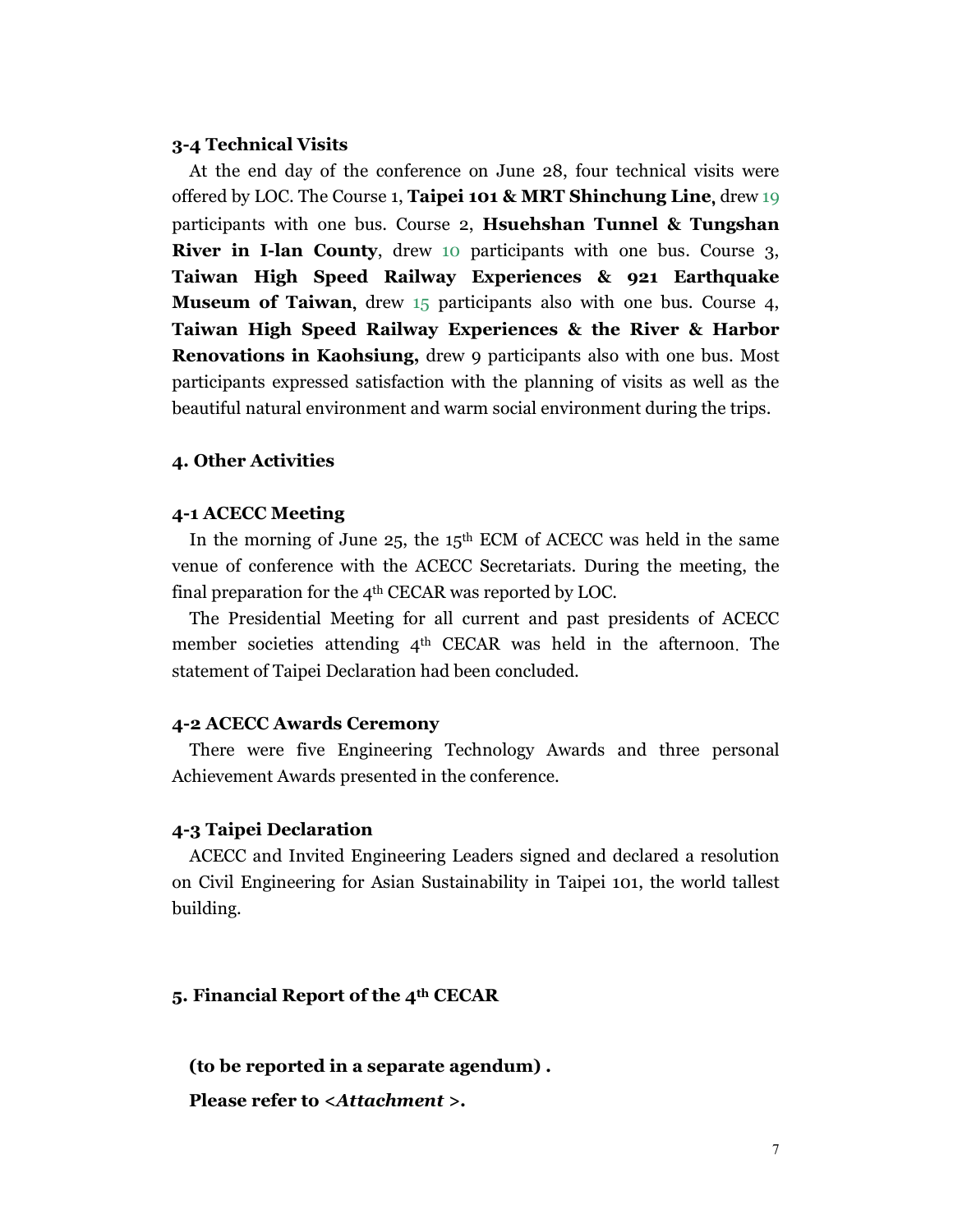# Final Financial Report of the 4th CECAR and Suggested Disposal of Excess of Receipts

The following final report on the financial statements of the 4th CECAR has been prepared by the  $4<sup>th</sup> CECAR LOC$  and audited by a public accounting company, Leader Accounting Company, Taipei, Taiwan. They audited the accompanying balance sheet of the 4th CECAR as of January 11, 2008 and the related statements of receipts and disbursements for the 29 months of the 4th CECAR's financial activity starting on September 1, 2004. The whole financial statements audited by the public accounting company are attached in a separate sheet.

#### **1. Receipts and Disbursements**

| Table 1 <b>Receipts</b> | (New Taiwan Dollar, NTD) |                       |
|-------------------------|--------------------------|-----------------------|
|                         | <b>Actual Receipts</b>   |                       |
| 1. Registration         | 5,571,211                | See Table 2           |
| 2. Gala Dinner          | 100,714                  | See Table 3           |
| 3. Contribution         |                          | 7,192,552 See Table 4 |
| 4. Exhibition           |                          | 2,768,472 See Table 5 |
| 5. Loans from CICHE     | 3,000,000                |                       |
| 6. Interest earned      | 30,658                   |                       |
| Total receipts          | 18,663,607               |                       |

The actual receipts are totally NT\$**18,663,607** as specified in Table 1.

Receipts from registration in item (1) of Table 1 are based on the following number of registration.

| Description                       | Persons | Amount<br>(NTD) |  |
|-----------------------------------|---------|-----------------|--|
| <b>Complementary Registration</b> | 382     |                 |  |
| General Participant               |         | 4,490,213       |  |

Table 2 Receipts of Registration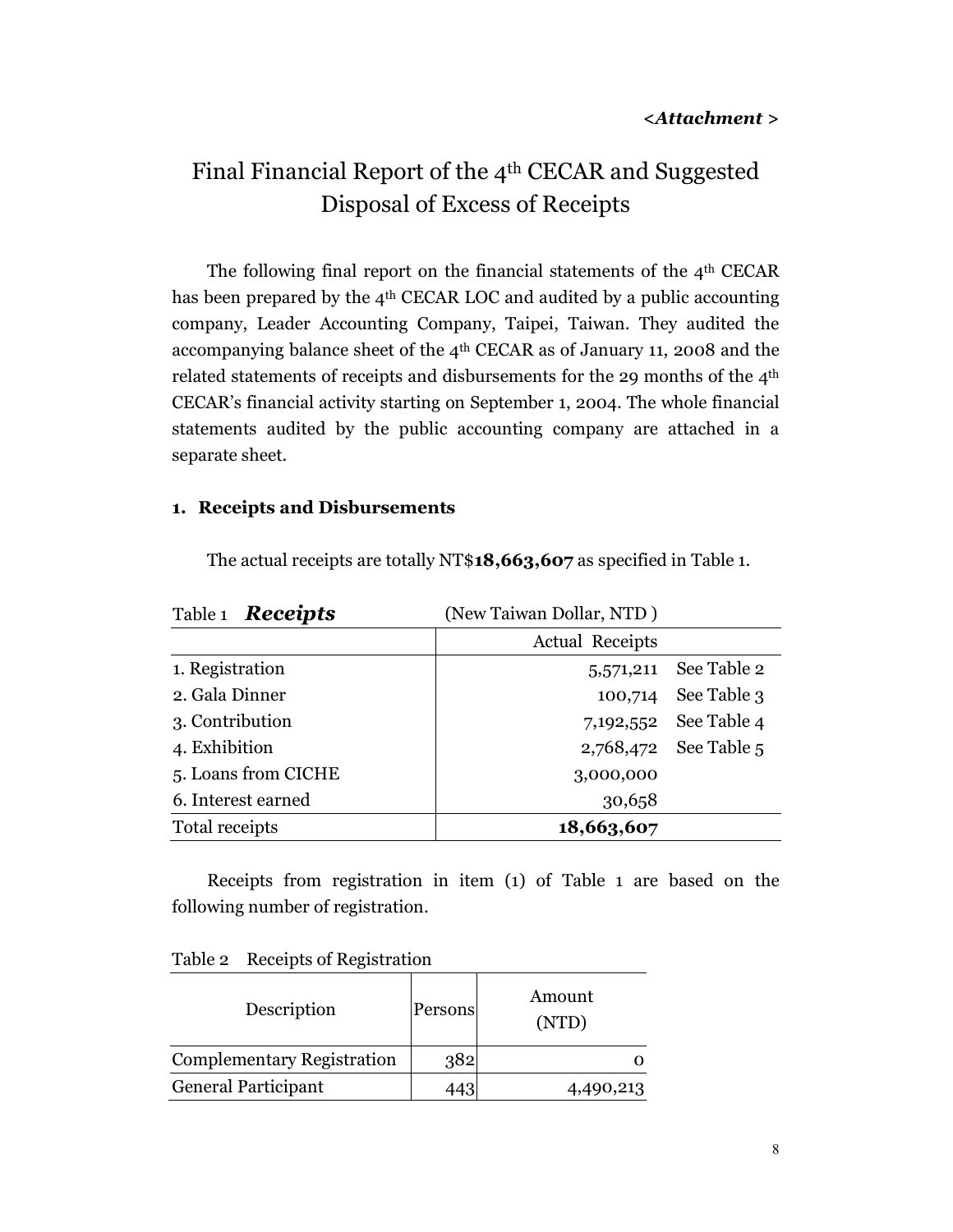| Daily Participant          | 58    | 353,520   |
|----------------------------|-------|-----------|
| Student                    | 175   | 657,398   |
| <b>Accompanying Person</b> |       | 23,104    |
| No show                    |       | 46,976    |
| <b>TOTAL</b>               | 1,070 | 5,571,211 |

Receipts from corporate contribution in item (3) of Table 1 are based on the following table.

| Member        | <b>Assigned Amount</b> | <b>Actual Contribution</b> |
|---------------|------------------------|----------------------------|
| Societies     | (Optimistic scenario)  | (Bank charge subtracted)   |
| <b>ASCE</b>   | USD 24,000             | USD 23,990                 |
| <b>CICHE</b>  | USD 24,000             | NTD 4,033,100              |
| EA            | <b>USD 18,000</b>      | USD 17,969                 |
| <b>JSCE</b>   | USD 30,000             | USD 30,000                 |
| <b>KSCE</b>   | <b>USD 18,000</b>      | <b>USD 18,000</b>          |
| <b>PICE</b>   | <b>USD 6,000</b>       | <b>USD</b><br>5,990        |
| <b>VIFCEA</b> | 0                      | Ω                          |
| <b>MACE</b>   | 0                      | O                          |
| Total         | USD 120,000            | USD 95,949 plus            |
|               |                        | NTD 4,033,100,             |
|               |                        | equivalent to USD 219,429  |

Table 3 Corporate Contribution

CICHE has increased her contribution from USD 24,000, which had been committed through the previous ECM's, to USD 123,480 (converted from NTD 4,033,100 by the rate 32.662 : 1) by USD 99,480. As the hosting society, CICHE wishes to do her best to fulfill her strong commitment to the success of the 4<sup>th</sup> CECAR.

Receipts from booth rental in item (4) of Table 1 are based on the following table.

| Description                    | <b>Booth</b> | Amount (NTD) |
|--------------------------------|--------------|--------------|
| Shell Stand                    |              | 2,768,472    |
| <b>Booth for ACECC Members</b> | 19           |              |

Table 4 Receipts of Booth Rental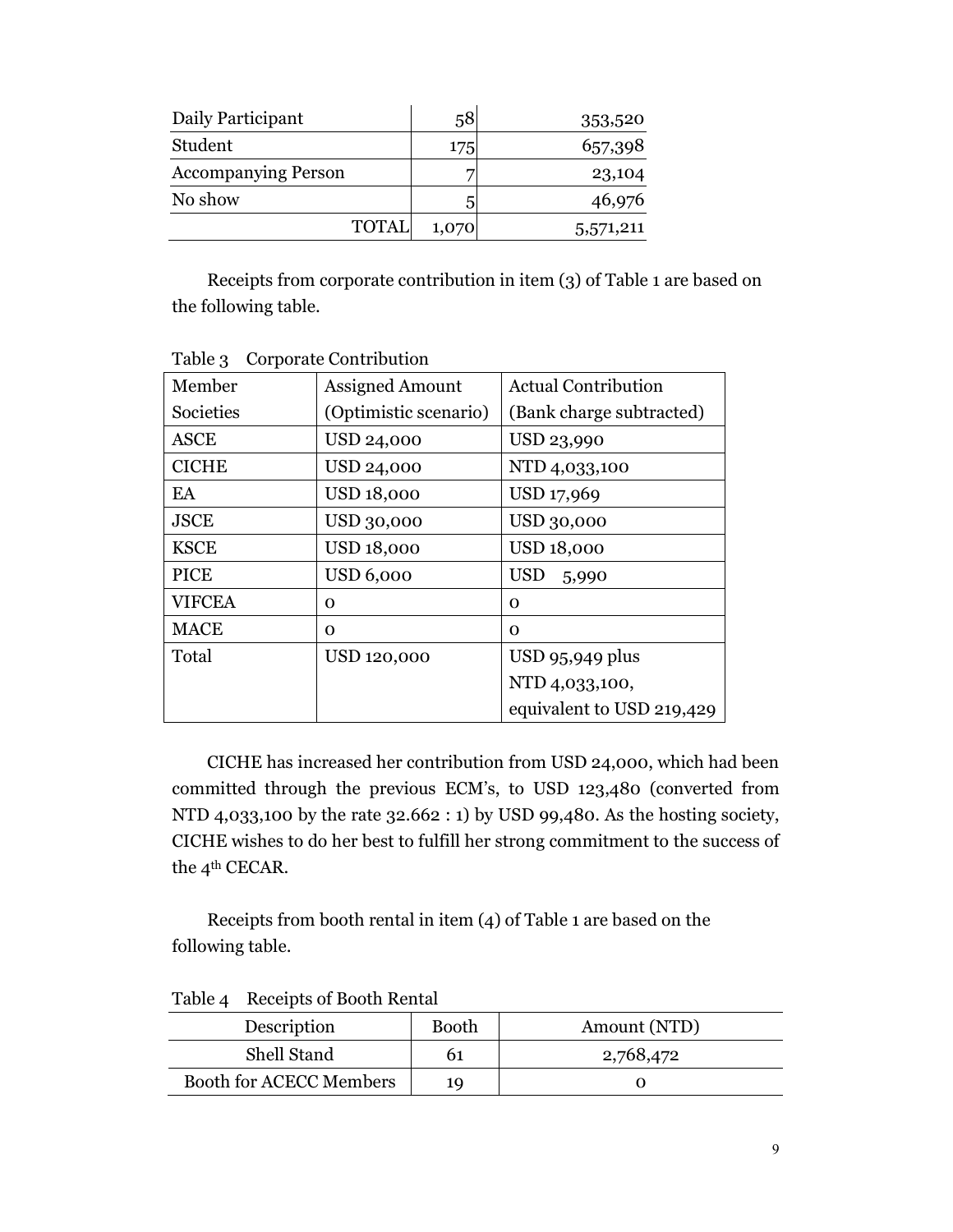Receipts of gala dinner in item (2) of Table 1 are based on the following table.

| Description |              | Persons | Amount<br>(NTD) |
|-------------|--------------|---------|-----------------|
| Gala Dinner |              | 66      | 100,714         |
|             | <b>TOTAL</b> | 66      | 100,714         |

#### Table 5 Receipts of Gala Dinner

The following is disbursements spent for the conference and excess of receipts over disbursements, a surplus of the conference finance. The actual disbursements are totally NTD **16,473,852** (excluding surplus).

Table 6 **Disbursements** (New Taiwan Dollar, NTD)

|              |              |                    | 15,379,653 18,663,607                                                                                                                          |
|--------------|--------------|--------------------|------------------------------------------------------------------------------------------------------------------------------------------------|
|              |              |                    | 2,189,755                                                                                                                                      |
|              |              |                    |                                                                                                                                                |
|              |              |                    | 3,000,000                                                                                                                                      |
|              |              |                    | 237,430                                                                                                                                        |
|              | 1,951,626    |                    | 4,079,802                                                                                                                                      |
|              |              |                    | 266,477                                                                                                                                        |
|              |              |                    | 1,692,730                                                                                                                                      |
|              |              |                    | 691,087                                                                                                                                        |
|              |              |                    | 2,639,099                                                                                                                                      |
|              |              |                    | 2,500,700                                                                                                                                      |
|              |              |                    | 127,200                                                                                                                                        |
| 104,957      | 412,200      |                    | 1,239,327                                                                                                                                      |
| 2005         | 2006         | 2008               |                                                                                                                                                |
| December 31, | December 31, | January 11,        |                                                                                                                                                |
| ended        | ended        | ended              | Total                                                                                                                                          |
| 4 months     | 12 months    | 13 months          |                                                                                                                                                |
|              |              | 815,171<br>920,128 | 722,170<br>127,200<br>2,500,700<br>2,639,099<br>691,087<br>1,692,730<br>266,477<br>1,313,005<br>237,430<br>3,000,000<br>2,189,755<br>2,363,826 |

### **2. Suggested Disposal of Excess of Receipts**

By item (11) in Table 6, the excess of receipts over disbursements, a net surplus of the 4<sup>th</sup> CECAR is NTD 2,189,755. That amount has been converted